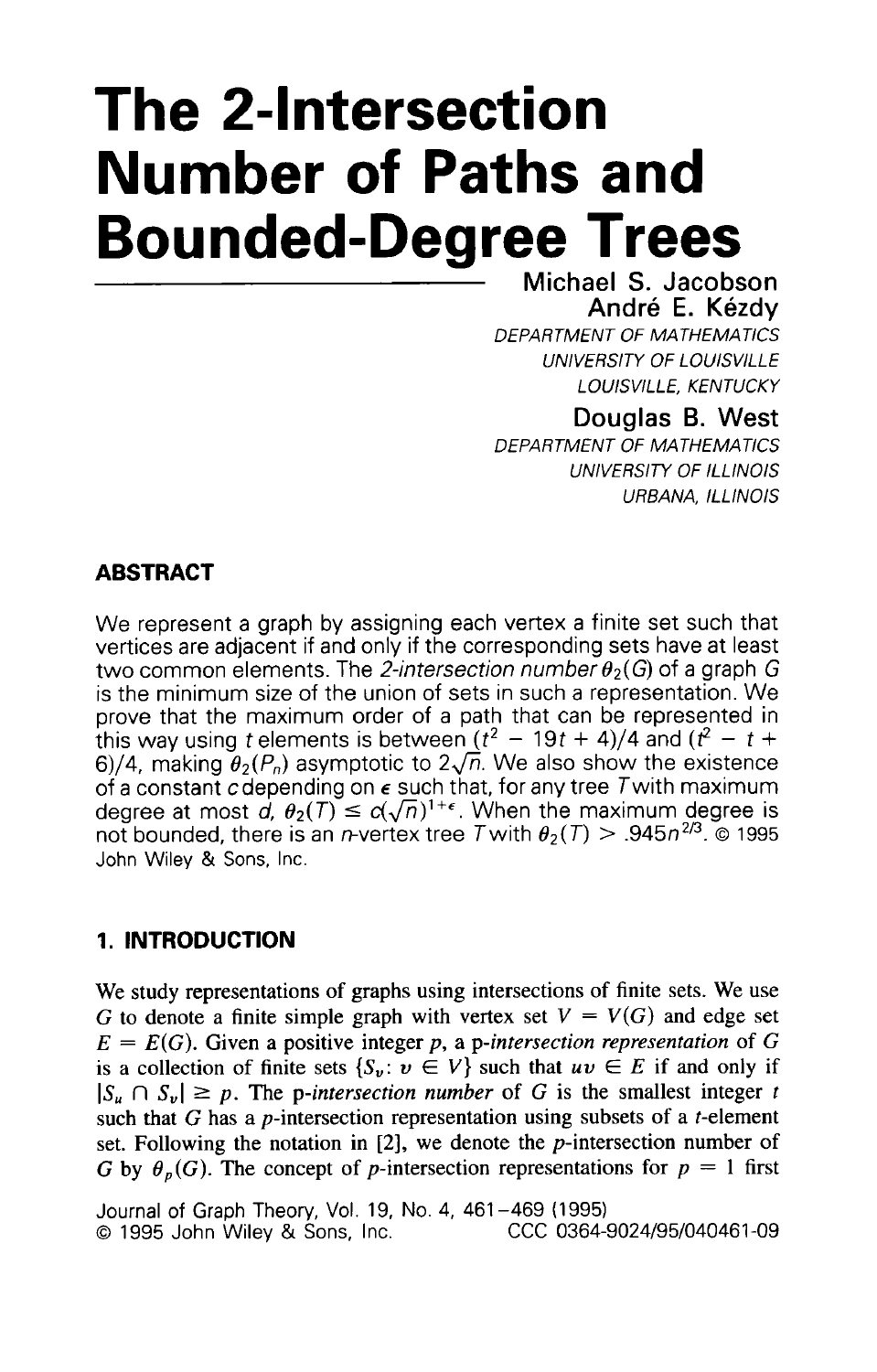appeared in [3]. The general case  $p > 1$  was introduced in [8] and studied in [2,6,5,9], the latter two of which explore its connection with competition graphs.

In this paper we investigate the 2-intersection number of paths and of trees with bounded degree. Let  $P_n$  denote the path with  $n$  vertices, and let  $\begin{bmatrix} t \end{bmatrix}$  denote  $\{0, 1, \ldots, t-1\}$  (a k-set is a set with *k* elements). By adapting methods used to construct cyclic Steiner triple systems, we provide a 2-intersection representation consisting of 3-sets from *[r]* for the path with  $n = [(t - 19)(t)/4] + 1$  vertices. A simple counting argument shows that this is asymptotically best possible. This proves  $\theta_2(P_n) \sim 2\sqrt{n}$ .

Let  $T_d(n)$  be the collection of trees with at most *n* vertices and maximum vertex degree at most *d*. Given a positive integer *d*, define  $t_d(n)$  =  $\max{\lbrace \theta_2(T) : T \in \mathcal{T}_d(n) \rbrace}$ . We prove that for any  $\epsilon > 0$ , there exists a constant  $c = c(\epsilon, d)$  such that  $t_d(n) \leq c(\sqrt{n})^{1+\epsilon}$ .

Finally, it was thought for some time that  $\theta_2(T) \in O(n^{1/2})$  for all *n*-vertex trees, but this **is** not true. We provide a sequence of trees **for** which the 2-intersection number grows as  $n^{2/3}$ , where *n* is the number of vertices. This demonstrates the special role **of** the trees of bounded degree.

#### **2. PATHS AND CYCLES**

In this section, we compute bounds on the 2-intersection number of paths and cycles.

Lemma 1. A path having a 2-intersection representation using subsets of [t] has at most  $((\frac{1}{2}) + 3)/2$  vertices.

*Proof.* Let  $m = \max\{n: \theta_2(P_n) \leq t\}$ , and consider such a representation of  $P_m$ . For each edge e of  $P_m$ , we can choose a 2-set assigned to both end points of  $e$ , and the  $m - 1$  sets thus selected must be distinct. Since each of the  $m - 2$  interior vertices belongs to two such edges, the sets representing these vertices have size at least 3. Hence the set for each interior vertex contains at least three 2-sets. Since these vertices have only two neighbors, one of those 2-sets **is** not contained in the set representing any other vertex. We have associated distinct 2-sets with each edge and each interior vertex; this requires  $\binom{t}{2} \geq 2m - 3$ , from which the bound follows.

We conjecture that the bound of Lemma 1 **is** best possible in all cases except  $t = 6$ . This has been verified by computer for  $t \le 16$ .

We next construct a 2-intersection representation of a path. The main tool is difference systems, a complete development of which can be found in Anderson's book [1]. This construction actually produces a 2-intersection representation for a cycle. By splitting a vertex of the cycle we generate a 2-intersection representation for a path of the same length. In particular, if three consecutive vertices  $u, v, w$  on the cycle are represented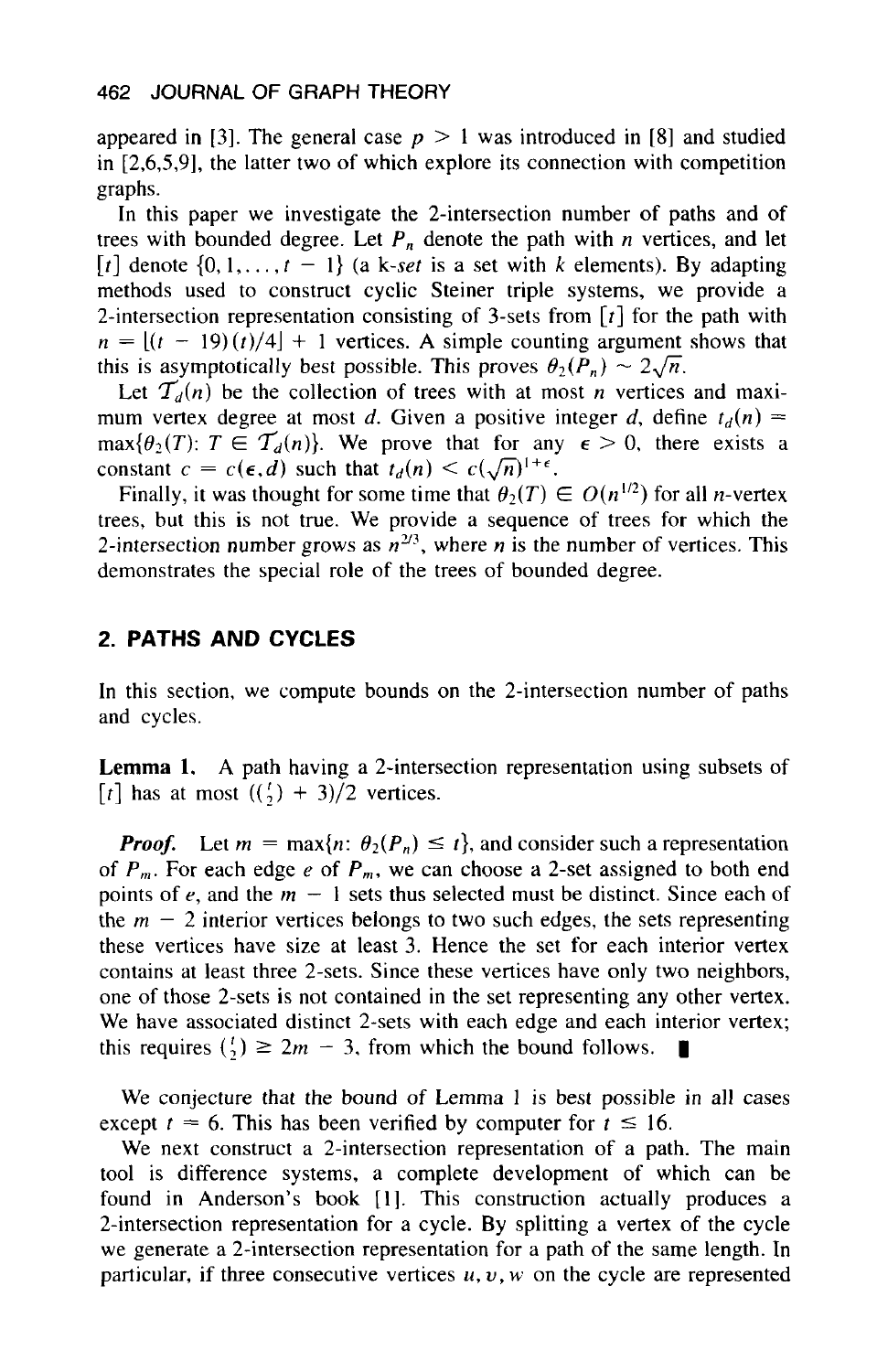by  $\{a, b, c\}, \{b, c, d\}, \{c, d, e\}$ , respectively, then we delete *v* and add ends of the path represented by  $\{b, c\}$  and  $\{c, d\}$ .

**Theorem 1.** If  $t = 16k - 1$ , for some integer  $k > 2$ , then there is a 2-intersection representation of a cycle with  $t(t - 19)/4$  vertices using 3-sets from  $[t]$ .

*Proof.* Fix  $k > 2$ , and let  $t = 16k - 1$ ; we construct such a 2-intersection representation. Consider the following two systems of ordered triples from  $\{1, 2, \ldots, 8k - 1\}$ :

*System 1.* 

n 1.  
\n
$$
(5k + r, 2k - 2r + 1, 7k - r + 1) \qquad 1 \le r \le k - 1
$$
\n
$$
(4k + r, 4k - 2r, 8k - r) \qquad 1 \le r \le k - 2
$$

**System 2.** 

m 2.  
\n
$$
(5k + r, 2k - 2r, 7k - r) \qquad 1 \le r \le k - 2
$$
\n
$$
(6k - 1, 2k, 8k - 1)
$$
\n
$$
(4k + r, 4k - 2r - 1, 8k - r - 1) \qquad 1 \le r \le k - 2
$$
\n
$$
(1, 7k, 7k + 1)
$$

Observe that all these ordered triples have the form  $(a, b, a + b)$  and that any pair of triples from the same system are disjoint, except that the last two triples are  $(5k - 2, 2k + 3, 7k + 1)$  and  $(1, 7k, 7k + 1)$  in System 2 share one element. Define the set  $D = \{\pm 1, \pm 2, \ldots, \pm 4k\}$ . Every triple contains a (positive) element of *D,* and no element of D appears in both system 1 and system 2.

Let  $S'_1, S'_2, \ldots, S'_{2k-3}$  be the triples from the first system in the order listed. Similarly, let  $T_1', T_2', \ldots, T_{2k-2}'$  be the triples from the second system in the order listed. For  $S_i' = (a, b, a + b)$ , define  $S_i = \{0, a, a + b\}$ . Similarly, for  $T_i' = (a, b, a + b)$ , define  $T_i = \{0, a, a + b\}$ . The differences arising from the 3-set  $\{0, a, a + b\}$  are  $\pm a, \pm b, \pm(a + b)$ . In particular, the  $S_i$ 's determine  $12k - 18$  distinct differences from  $\{-8k + 1, \ldots, -1, +1, \ldots\}$  $8k - 1$ ; we view these as congruence classes mod t. Similarly, the  $T_i$ 's determine  $12k - 11$  distinct differences from  $\{-8k - 1, \ldots,$  $-1, +1,..., 8k - 1$  (the difference 7k appears in  $T_{2k-3}$  and  $T_{2k-2}$ ).

Let  $C(0)$  be the column vector of 3-sets that is the transpose of

$$
(S_1, T_1, S_2, T_2, \ldots, S_{2k-3}, T_{2k-3}, T_{2k-2}).
$$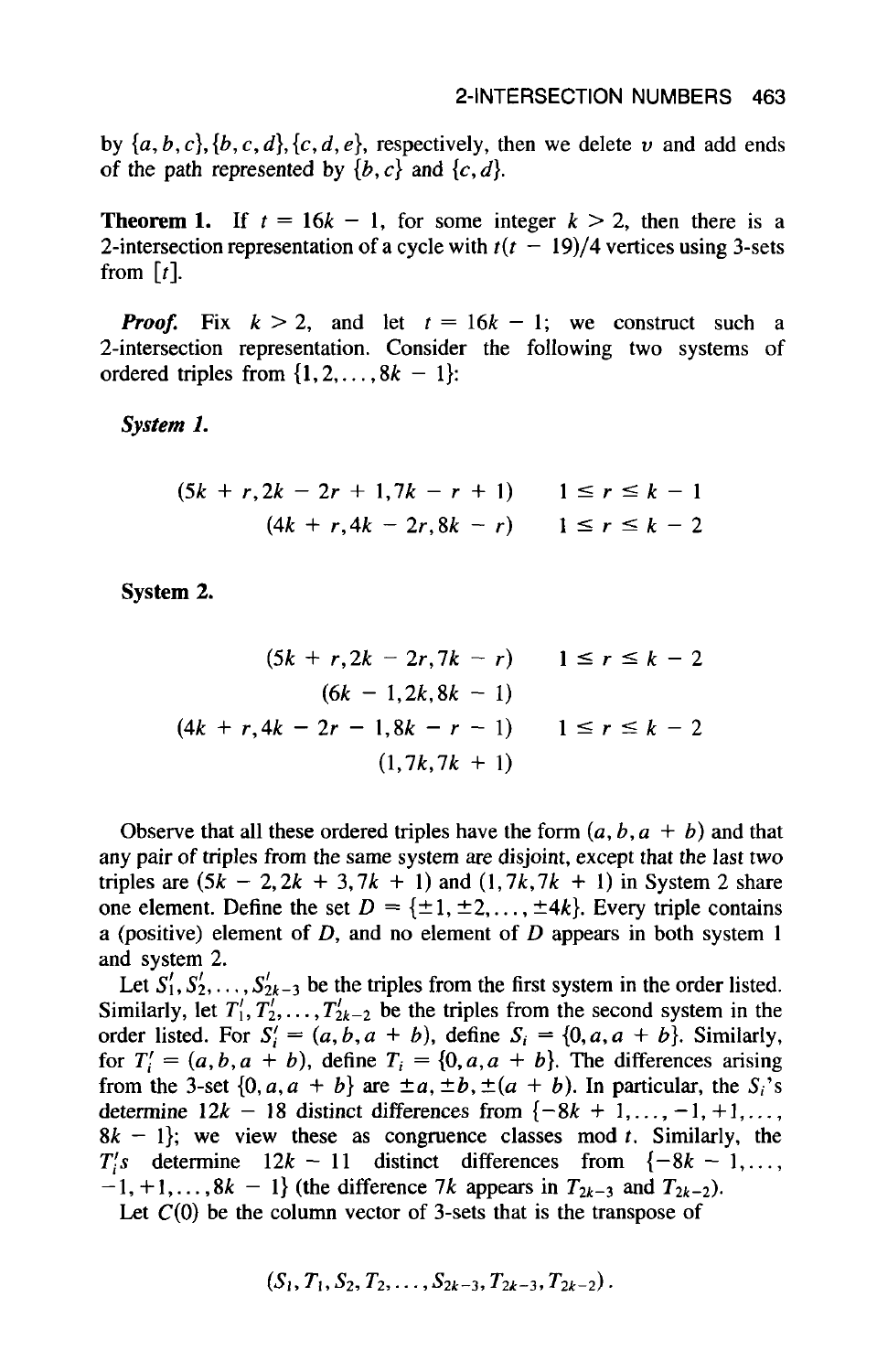**Here** 

$$
S_r = \{0, 5k + r, 7k - r + 1\} \qquad 1 \le r \le k - 1
$$
  
\n
$$
S_r = \{0, 3k + r + 1, 9k - r - 1\} \qquad k \le r \le 2k - 3
$$
  
\n
$$
T_r = \{0, 5k + r, 7k - r\} \qquad 1 \le r \le k - 2
$$
  
\n
$$
T_{k-1} = \{0, 6k - 1, 8k - 1\}
$$
  
\n
$$
T_r = \{0, 3k + r + 1, 9k - r - 2\} \qquad k \le r \le 2k - 3
$$
  
\n
$$
T_{2k-2} = \{0, 1, 7k + 1\}
$$

For  $j = 1, \ldots, t - 1$ , define  $C(j)$  as the vector of 3-sets obtained from C(0) by adding *j* to every element of every 3-set (modulo *t).* For convenience, we use the notation  $S_i + j$  to denote the translation of the triple  $S_i$  by j units. Similarly,  $T_i + j$  is the translation of the triple  $T_i$ . See Table 1 for an example.

We claim that the successive 3-sets in  $C(0), \ldots, C(t-1)$  form a 2-intersection representation of a cycle with  $t(4k - 5)$  vertices. First, we verify that the 2-intersection graph contains the desired edges. By construction, successive 3-sets of  $C(0)$  intersect twice, and hence this holds for all *C( j)*. Furthermore,  $T_{2k-2}$  + *j* and  $S_1$  + ( *j* + 1) share the elements  $j + 1$  and  $7k + j + 1$ . Hence it suffices to show that no nonconsecutive pair of 3-sets in the list have two common elements. For a pair of 3-sets arising from the same system of triples, this is quite easy. Because the differences generated by the 3-sets in  ${S_i}_{i=1}^{2k-3}$  or the 3-sets in  ${T_i}_{i=1}^{2k-2}$  are all distinct (except for the common difference in  $T_{2k-3}$  and  $T_{2k-2}$ ), there is no way to translate two of the 3-sets in one triple system to have an undesired common 2-set.

Suppose two 3-sets  $X = \{x, y, z\}$  and  $Y = \{x, y, w\}$  arising from distinct triple systems intersect twice, with *X* arising from system 1. One of the differences  $(x - y)$ ,  $(y - z)$ ,  $(x - z)$  belongs to the set  $D = {\pm 1, \pm 2, \ldots, \pm 4k}$ , since the differences in our 3-sets are the elements of some triple in the systems. Furthermore,  $x - y \notin D$ , since 3-sets from different systems do not share a common difference in *D.* Therefore, either  $x - z$  or  $y - z$  is in D. Now let us consider the two neighbors of X in the

| Label           | Column C(0)     | Column C(1)    | $\cdots$                | Column C(46)     |
|-----------------|-----------------|----------------|-------------------------|------------------|
| S,              | $\{0, 16, 21\}$ | 1, 17, 22}     | $\cdots$                | {46, 15, 20}     |
| Т,              | (0, 16, 20}     | .17.21         | $\cdots$                | $\{46, 15, 19\}$ |
| S <sub>2</sub>  | (0, 17, 20)     | . 18. 211      | $\cdots$                | {46, 16, 19}     |
| T <sub>2</sub>  | (0, 17, 23)     | l. 18. 24}     | $\cdots$                | {46, 16, 22}     |
| $\mathcal{S}_3$ | [0, 13, 23]     | 14.24}         | $\cdot$ $\cdot$ $\cdot$ | {46, 12, 22}     |
| $\mathcal{T}_3$ | $\{0, 13, 22\}$ | 1, 14, 23}     | $\cdots$                | {46, 12, 21}     |
| T,              | {0, 1, 22}      | $\{1, 2, 23\}$ | $\cdots$                | {46, 0, 21}      |

**TABLE 1.** Example of Theorem 1:  $k = 3$ ;  $t = 47$ .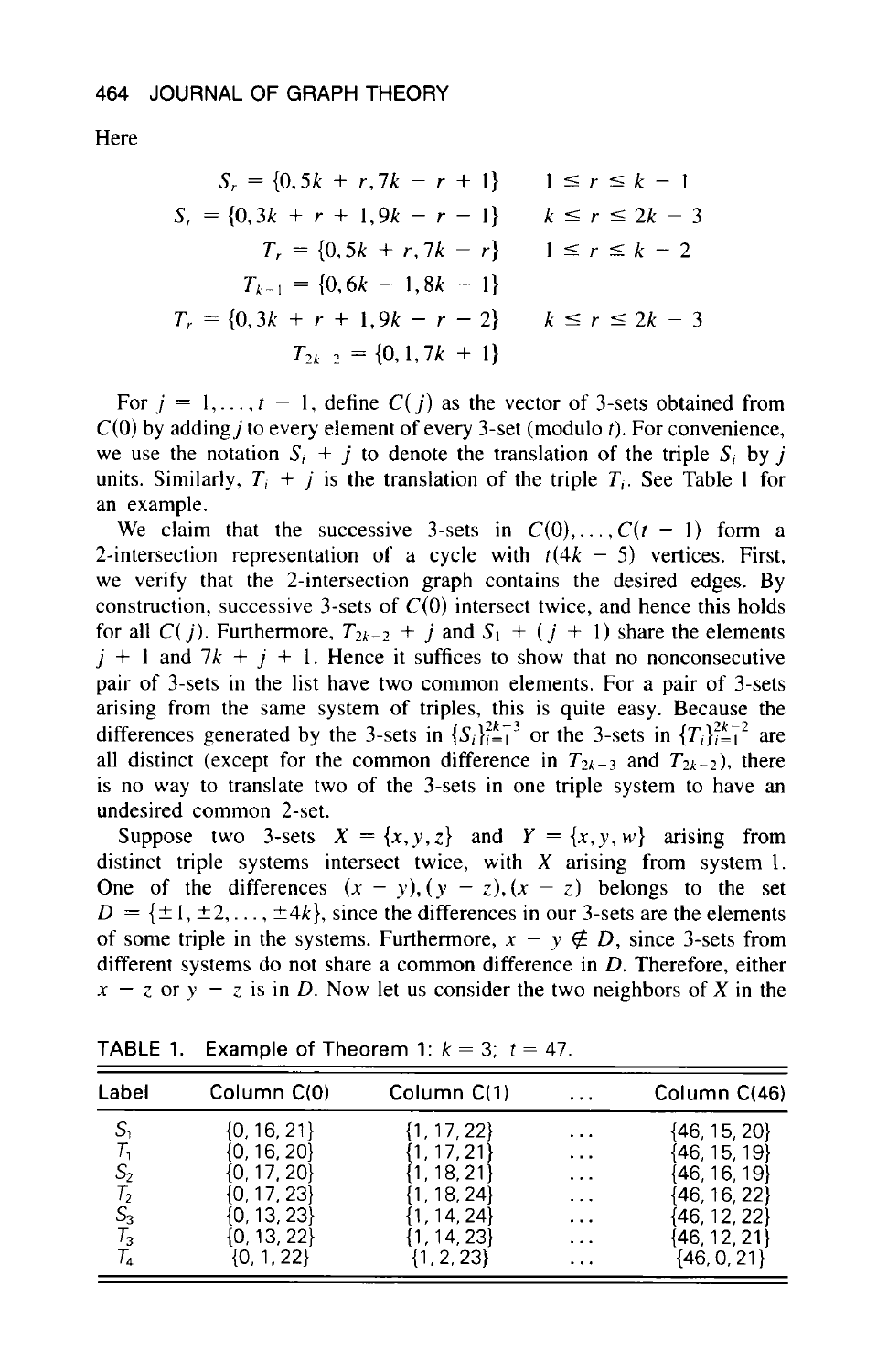cycle. If either of these two neighbors contain both  $x$  and  $y$ , then it must be the 3-set *Y* itself, since it would be a 3-set from the same system as *Y*  that shares two elements with *Y.* The only triples arising from System 2 that share two elements arise from  $T_{2k-3}$  and  $T_{2k-2}$ , but the difference between the two common elements of such a pair does not occur in System 1, and hence *x,y* cannot be such a pair.

Hence we may assume that the two neighboring 3-sets of  $X$  in the cycle do not contain both *x* and *y.* Therefore they both contain the element *z:*  suppose the neighbors are  $\{z, x, p\}$  and  $\{q, y, z\}$ . Let *d* be either  $x - z$  or  $y - z$ , whichever is in *D*. Now *d* is a difference in *D* appearing in both systems, and this contradicts our earlier observation. Therefore the only 3-sets intersecting X twice are the desired neighbors of  $X$ .

## **3. BOUNDED-DEGREE TREES**

In this section we investigate the 2-intersection number of trees with bounded maximum degree. We wish to estimate the function  $t_d(n)$  defined in the introduction. We begin with lemmas about decomposing trees of bounded degree into pieces of comparable size. These techniques have been used before for trees of bounded degree; we include the proofs to make the presentation self-contained. If G is a graph, we let  $|G| = |V(G)|$ .

**Lemma 2.** If T is a tree with maximum degree d, then there is an edge  $e \in E(T)$  such that, if  $T_1, T_2$  are the components of  $T - e$ , then  $|T_i| \leq (d - 1)|T_i| + 1$  for  $i \neq j$ .

*Proof.* Choose an edge  $e \in E(T)$  such that the components  $T_1, T_2$  of  $T - e$  differ as little as possible in size; we may assume  $|T_1| \ge |T_2|$ . Suppose  $|T_1| > (d - 1) |T_2| + 1$ . Let *x* be the end point of *e* in  $T_1$ . Consider the trees  $Q_1, Q_2, \ldots, Q_p$  of  $T_1 - x$ . Because  $d_T(x) \leq d$ , we have  $p < d$ , and hence the pigeonhole principle guarantees that some  $Q_i$  is bigger than  $T_2$ . Replacing *e* by the edge from *x* to that  $Q_i$  contradicts the choice of *e*.

The bound in this lemma is achieved for any  $d > 1$  by any tree consisting of d subtrees of the same size attached to a single central vertex of degree *d.* 

**Lemma 3.** Given *a* positive integer  $k$  and any tree  $T$  with maximum degree *d*, there exists a vertex partition of *T* into *k* subtrees  $T_1, \ldots, T_k$  such that  $\max_{1 \leq i \leq k} {\vert T_i \vert} \leq 1 + d \min_{1 \leq j \leq k} {\vert T_i \vert}.$ 

*Proof.* Induction on *k*. For  $k = 1$ , the claim is trivial. For  $k > 1$ , let  $T_1, T_2, \ldots, T_{k-1}$  be a partition of T into  $k - 1$  trees as guaranteed by the induction hypothesis, with  $|T_1| = \max_{1 \le i \le k-1} \{|T_i|\}$ . Choose e from among the edges of  $T_1$  that satisfy the conclusions of the previous lemma. Let  $Q_1, Q_2$  be the components of  $T_1 - e$ , with  $|Q_1| \ge |Q_2|$ . In order to show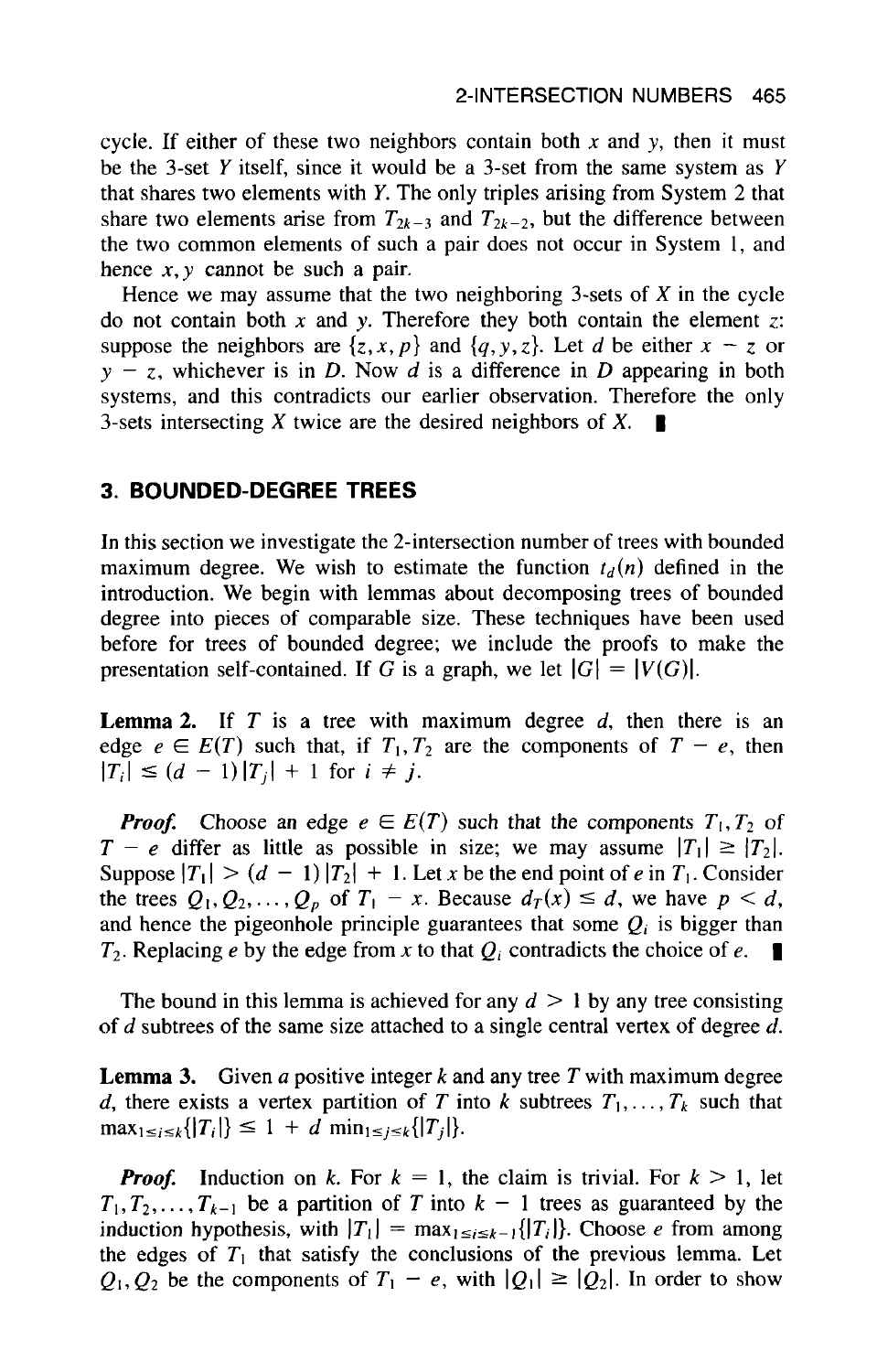that  $Q_1, Q_2, T_2, T_3, \ldots, T_{k-1}$  is a suitable partition into k trees, it suffices to prove  $|T_i| \leq d|Q_2| + 1$ . This follows from

$$
|T_i| \leq |T_1| = |Q_1| + |Q_2| \leq |Q_2| + (d-1)|Q_2| + 1 = d|Q_2| + 1.
$$

**Lemma 4.** Given a positive integer  $k$  and a tree  $T$  with maximum degree *d,* there exists a vertex partition of **T** into *k* subtrees each with at most  $(d|T| + k - 1)/(k + d - 1)$  vertices.

*Proof.* Use the partition into *k* subtrees guaranteed by the previous lemma, and let *r* be the order of the largest subtree. The smallest of the subtrees has order at most  $(|T| - r)/(k - 1)$ , by the pigeonhole princisubtrees has order at most  $(|T| - r)/(k - 1)$ , by the pigeonhole principle. By Lemma 3,  $r \leq 1 + d(|T| - r)/(k - 1)$ , from which the result follows.

It is well known that for all  $x > 1$  there is a prime p between x and  $2x$ . We seek primes in a particular range because we need projective planes of order in that range, and there are projective planes of prime order. A projective plane of order *p* is a set of  $p^2 + p + 1$  points and  $p^2 + p + 1$  subsets of that set called lines, such that each line consists of  $p + 1$  points, each point belongs to  $p + 1$  lines, each pair of lines has one common point, and each pair of points belongs to one common line. Interested readers can find a discussion of projective planes in Anderson's book [ **11;** projective planes can be obtained from finite fields of the same order.

We use these lemmas and projective planes to inductively construct a 2-representation for a tree of bounded maximum degree  $d$ . Our approach is as follows, where "roughly  $f(n)$ " means " $f(n)$  times a constant determined by *d* and  $\epsilon$ ". We use Lemma 4 to partition *T* into roughly  $\sqrt{n}$  subtrees, each of size bounded by roughly  $\sqrt{n}$ . Given a projective plane with roughly  $(\sqrt{n})^{1+\epsilon}$  lines and points, we use distinct lines to build a 2-representation of each subtree, inductively. Adding 2 times roughly  $\sqrt{n}$  elements to represent the edges between the subtrees completes the construction. The details of the proof concerns the meaning of each "roughly." We have not attempted to minimize the choice of the constant c. For example, Huxley **[4]** proved that, for any fixed  $\epsilon > 0$ , there exists a constant  $\beta$  such that for all  $n > 2$ there is a prime p with  $n \leq p \leq n + \beta n^{\alpha}$ , where  $\alpha = (7/12) + \epsilon$ ; use of this result instead of the bound  $n \leq p \leq 2n$  would improve our constant.

**Theorem 2.** For all  $d \ge 2$  and  $0 \le \epsilon \le 1$ , there is a constant  $c = c(d, \epsilon)$ such that

$$
t_d(n) \leq c(\sqrt{n})^{1+\epsilon}.
$$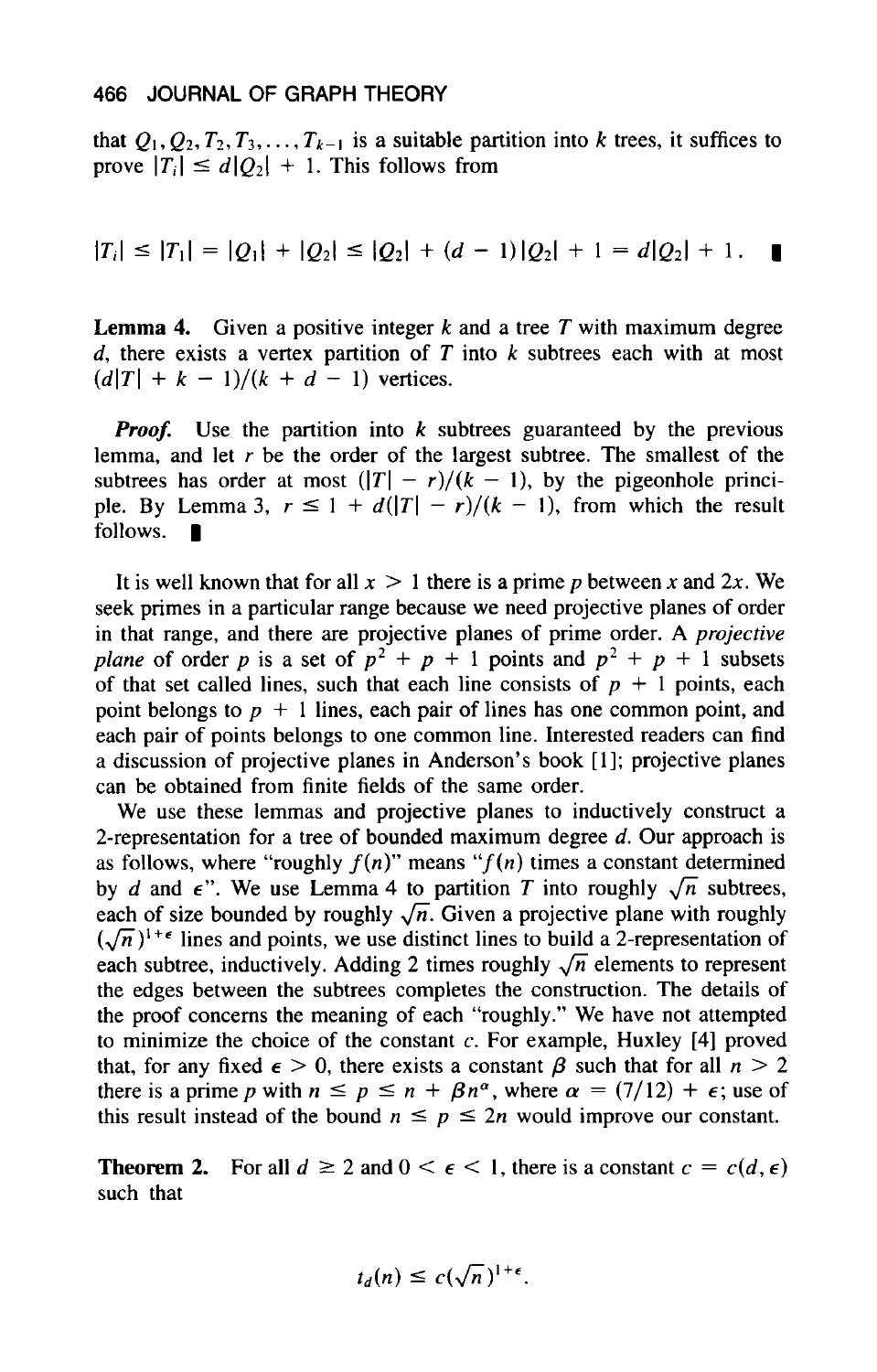*Proof.* Fix  $1 > \epsilon > 0$  and  $d > 1$ . Pick a value c large enough to satisfy the following conditions:

$$
(c/2)^{\epsilon/(1-\epsilon)} > (32d)^{2+\epsilon}c^{\epsilon} \tag{1}
$$

$$
(c/2)^{2(1-\epsilon)} \ge (32c)^2. \tag{2}
$$

In each inequality, the exponent on  $c$  is larger on the left side than on the right, so the inequalities are true for all sufficiently large **c.** 

Given this choice of c, the proof is by induction on  $n = |T|$ . For the basis of the induction, suppose  $n \leq (c/2)^{2/(1-\epsilon)}$ . For such *n*, the conclusion holds because we can use disjoint 2-sets representing each edge to obtain  $t_d(n) \leq 2(n - 1) \leq 2n \leq c(\sqrt{n})^{1+\epsilon}$ , where the last inequality is equivalent to  $n \le (c/2)^{2/(1-\epsilon)}$ .

Hence we may assume  $n > (c/2)^{2/(1-\epsilon)}$ . Let T be a tree with maximum degree at most d and with at most *n* vertices; we follow the approach outlined above. By Lemma 4, there is a vertex partition of  $\overrightarrow{T}$  into  $\overrightarrow{x}$ trees  $T_1, T_2, ..., T_x$  such that max $\{|T_i|\} \leq (dn + x - 1)/(x + d - 1)$  $(d/x)n + 1$ ; we apply this statement with  $x = \lfloor 32cd\sqrt{n} \rfloor$ . Letting  $y =$ max $\{|T_i|\}$ , we have  $y < \sqrt{n}/(32c) + 1$ .

We want the lines of our projective plane to have enough points to represent trees of order y. Because  $y < n$ , we know by the inductive hypothesis that  $t_d(y) \leq c(\sqrt{y})^{1+\epsilon}$ ; set  $z = c(\sqrt{y})^{1+\epsilon}$ . There is a prime number *p* such that  $z \leq p \leq 2z$ ; we use a projective plane of order *p*. Its lines have size  $p + 1$ ; by the choice of z they are big enough to represent the subtrees *Ti.* 

We also need to verify that we have enough lines in the plane for all the subtrees. For this it suffices to prove  $c^2y^{1+\epsilon} \ge x$ , because then we have  $p^2 + p + 1 > p^2 \ge z^2 = c^2 y^{1+\epsilon} \ge x$ . To obtain the desired inequality, note that from  $n > (c/2)^{2/(1-\epsilon)}$ , condition (1), and the definition of *x*, we have  $n^{\epsilon/2} \geq (32d)^{2+\epsilon}c^{\epsilon} \geq (x/c\sqrt{n})^{2+\epsilon}c^{\epsilon}$ . The outer inequality simplifies to  $c^2(n/x)^{1+\epsilon} \ge x$ . Substituting  $y \ge n/x$  yields the desired inequality.

We have now constructed a 2-intersection representation of  $T$  using the  $p^2 + p + 1$  points of the projective plane plus  $2(x - 1)$  additional points to represent the  $x - 1$  edges connecting the trees  $T_1, \ldots, T_x$ . It remains we nave now constructed a 2-intersection representation of 1 using the<br>  $p^2 + p + 1$  points of the projective plane plus  $2(x - 1)$  additional points<br>
to represent the  $x - 1$  edges connecting the trees  $T_1, ..., T_x$ . It remains<br>  $p^2 + p + 1$  points of the projective plane plus  $2(x - 1)$  additional points<br>to represent the  $x - 1$  edges connecting the trees  $T_1, ..., T_x$ . It remains<br>only to show that this is at most  $c(\sqrt{n})^{1+\epsilon}$ . Since  $x \le p^2$  and  $p \le 2z$ for represent the  $x - 1$  edges connecting the trees  $I_1, \ldots, I_x$ . It remainly to show that this is at most  $c(\sqrt{n})^{1+\epsilon}$ . Since  $x \leq p^2$  and  $p \leq$  we have  $p^2 + p + 1 + 2(x - 1) \leq 4p^2 \leq 16z^2 = 16c^2y^{1+\epsilon}$ . The desimential which is implied by  $y \le \sqrt{n}/(16c)$  and  $(16c)^{1+\epsilon} \ge 1$ . The latter inequality follows from (2). Since we earlier observed that  $y \le \sqrt{n}/(32c) + 1$ , it suffices to show  $\sqrt{n}/(32c) + 1 \le \sqrt{n}/(16c)$ . This is equivalent to  $n \ge$ suffices to show  $\sqrt{n}/(32c) + 1 \le \sqrt{n}/(16c)$ . This is equivalent to  $(32c)^2$ , which follows from  $n > (c/2)^{2/(1-\epsilon)}$  and condition (2).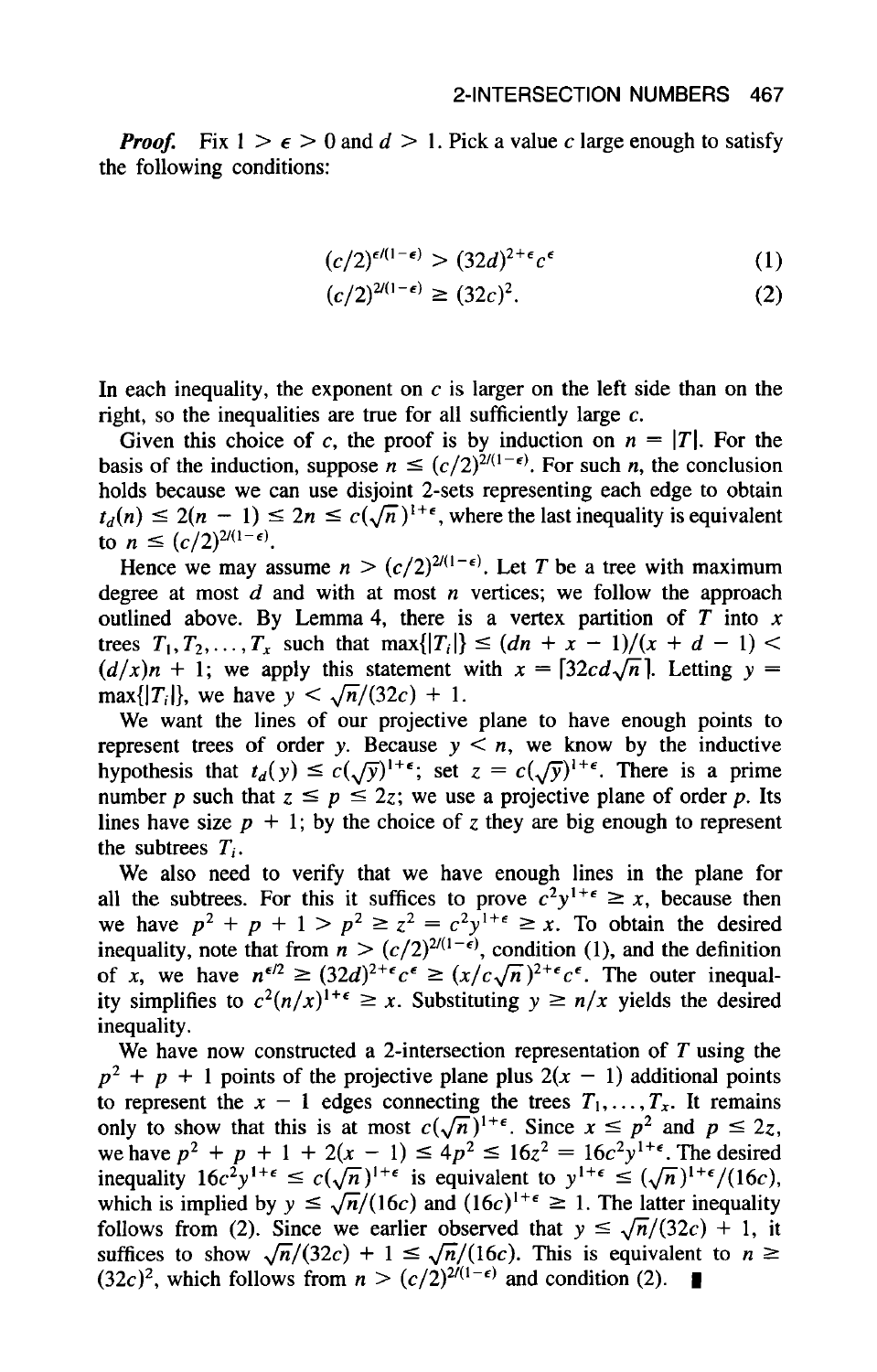#### **4. TREES WITH LARGE 2-INTERSECTION NUMBER**

Let  $T_k$  be the tree of diameter four having a central vertex x of degree  $k$ , plus  $\binom{2k-1}{2}$  leaves appended to each neighbor of *x*. We compute a lower bound on  $\theta_2$  for trees in this sequence, so we technically prove a lower bound on the highest 2-intersection number of an  $n$ -vertex tree only for infinitely many values of *n*, but it is easy to interpolate the construction and argue for intermediate values.

**Theorem 3.** The tree  $T_k$  with  $n = k\binom{2k-1}{2} + k + 1$  vertices has 2-intersection number at least  $k(3k + 1)/2$ .

*Proof.* Consider an optimal representation of  $T_k$ , using subsets of [t]. Let  $y_1, \ldots, y_k$  be the neighbors of x, and let Y<sub>i</sub> be the set assigned to  $y_i$ , for **Proof.** Consider an optimal representation of  $T_k$ , using subsets of [t].<br>Let  $y_1, \ldots, y_k$  be the neighbors of x, and let  $Y_i$  be the set assigned to  $y_i$ , for  $1 \le i \le k$ . Since the neighbors of  $y_i$  form an independent s forces  $|Y_i| \geq 2k$ .

Now consider  $\{y_1, \ldots, y_k\}$ . Because this is an independent set, no sets  $Y_i$  and  $Y_j$  can have more than one common element. Hence  $Y_j$  has at  $T_i$  and  $T_j$  can have more than one common element. Hence  $T_j$  has at most  $j - 1$  elements in  $\bigcup_{i=1}^{j-1} Y_i$ , for  $j \ge 2$ . This forces each  $Y_j$  to have at least  $2k - j + 1$  elements not in  $\bigcup_{i=1}^{j-1} Y_i$ , for  $j \ge 2$ . Hence  $|\bigcup_{j=1}^{k} Y_j| \ge \sum_{j=1}^{k} 2k + 1 - j = k(3k + 1)/2$ . **/-I**  *k*   $\sum_{i=1}^{k} 2k + 1 - j = k(3k + 1)/2.$ 

**Corollary 1.** For infinitely many values of *n,* there exists an n-vertex tree with 2-intersection number larger than  $3/2(n/2)^{2/3}$ .

*Proof.* Let *n* be the order of the tree  $T_k$ ; we have  $n \leq 2k^3$ . Let  $t = \theta_2(T_k)$ ; we have  $t > 3k^2/2$ . Hence  $t > 1.5(n/2)^{2/3} \approx .945n^{2/3}$ .

It is also possible to find a 2-intersection representation of  $T_k$  with  $k(3k + 3)/2$  elements; thus showing that  $\theta_2(T_k) = k(3k + 3)/2$ . This result has been generalized in [7] to show that max  $\theta_p(T)$  over *n*-vertex trees is asymptotically as large as a constant times  $n^{2/(p+1)}$ .

#### **ACKNOWLEDGMENT**

The research of **MSJ** was supported in part by ONR Grant **NOOO14- 91-5-1098.** The research of **DBW** was supported in **part** by NSA/MSP Grant **MDA904-90-H-4011.** 

#### **References**

[ **11** I. Anderson, *Combinatorial Designs: Construction Methods,* Halsted Press, New York, New York **(1990).**